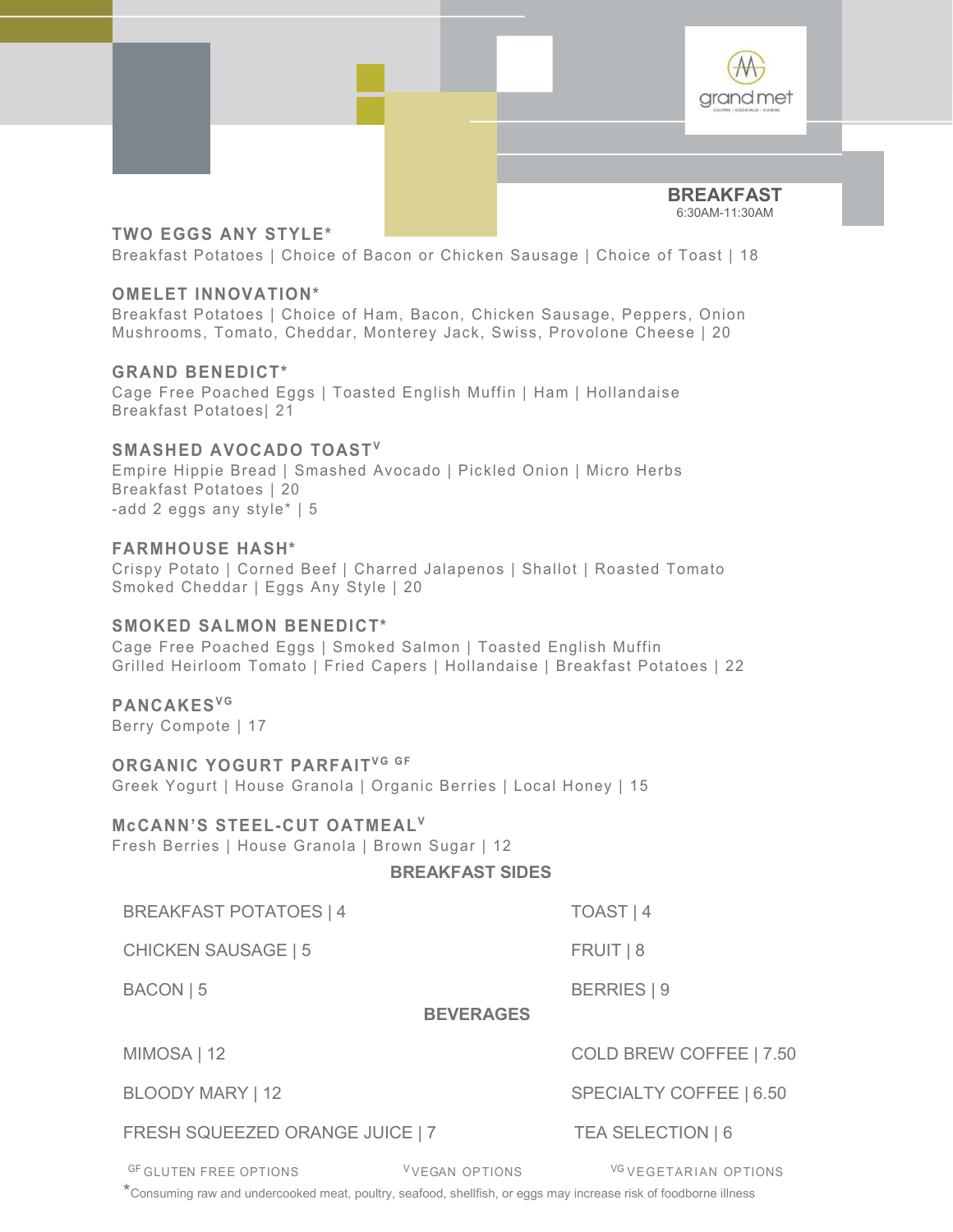

### ALL DAY 11:30AM-11:00PM

## **STARTERS**

SOUP DU JOUR Daily soup creation | 9

**MARKET SALAD GF VG** Chef's seasonal accompaniments | 12 -add protein: chicken | 6, shrimp | 8, salmon\* | 9

GRAND CAESAR GF Baby Gem | House Dressing | Crispy Parmesan White Anchovy | Roasted Tomato | Grated Pecorino | 13

CORN FRITTERS <sub>VG</sub> Gristmill Cornmeal | Sweet Corn | Parmesan Chipotle Aioli | 13

LUMP CRAB CAKES Arugula | remoulade | 18

## **SANDWICHES**

### HOUSE BURGER \*

Tomato | Lettuce | Pickles | Onion | Cheddar | Dijonaise | Brioche | 18 -choice of side salad or fries -add bacon, fried egg\* | 2 -add mushrooms, bleu cheese | 3<br>-Impossible Burger^ available upon request

#### GRILLED CHICKEN SANDWICH

Tomato | Lettuce | House Made Pickles | Onion Pepper Jack | Chipotle Aioli | Brioche | 16 -add bacon | 2

## ENTREES

#### PRIME CAB FILET MIGNON \*

Malabar Spinach Creamed | Seared Trumpet Charred Shallot Petals | Bordelaise | 52 -add shrimp | 8

**VEGETABLE STIR FRY ^** GF<br>Mushrooms | Broccolini | Baby Bok Choi Sweet Peppers | Garlic Ginger Soy Jasmine Rice | 23 -add protein: chicken | 6, shrimp | 8, salmon\* | 9 **REES**<br>
IME CAB FILET MIGNON \*<br>
SAMORED ANDOULLE PASTA<br>
data Spinal Crocenard Tseared Tumpet<br>
of strain p is contained to reasonal passes is the region of the film of the<br>
distribution of the strains of the contain of the

### CRISPY B&E CHICKEN THIGH GF

Sweet Potato Puree | Blistered Cherry Tomato Grilled Wax Beans | Apricot Mustardo | 32

## DESSERT

Candied nuts | chocolate sauce | sea salt | 10

MOJO PORK TACOS GF Compressed tomatillo relish avocado crema | lime | 15

CRISPY WINGS Buffalo Sauce | House Ranch | 20 -half order | 12 -add fries | 5

HOUSE FLATBREAD Choice of Three Cheese, Pepperoni, or Vegetable | 15

HOUSE FLATBREAD choice of three cheese, pepperoni, or vegetable | 15

PANEER BUTTER MASALA GF VG Pan Seared Indian Cheese | Curry Masala | Yogurt Raita Tamarind Chutney | Toasted Cashew | Micro Cilantro | 14

### MOROCCAN WRAP <sub>VG</sub>

Calabrian Chili Yogurt | Humus Marinated Cucumbers and Tomatoes | Spring Greens | 15 -choice of side salad or fries

### LOBSTER ROLL

Arugula | Shaved Fennel | House Made Chili Powder Caramelized Lemon | Fermented Tomato | 20 -choice of side salad or fries

### SMOKED ANDOUILLE PASTA

Artisanal pasta | shaved garlic | fennel | slow roasted tomato | red peppers | shallot | chicharron | 26 -add protein: chicken | 6, shrimp | 8, salmon\* | 9

#### STEAK FRITES \* GF

8 oz. Market Choice | Chimichurri Artisan Greens fries | 35 -add shrimp | 8

 TRIPLE CHOCOLATE BROWNIE SUNDAE VANILLA CRÈME BRULEE Warm brownie | chocolate ice cream Artisanal cookie | fresh berries | 10

\*Consuming raw and undercooked meat, poultry, seafood, shellfish, or eggs may increase risk of foodborne illness.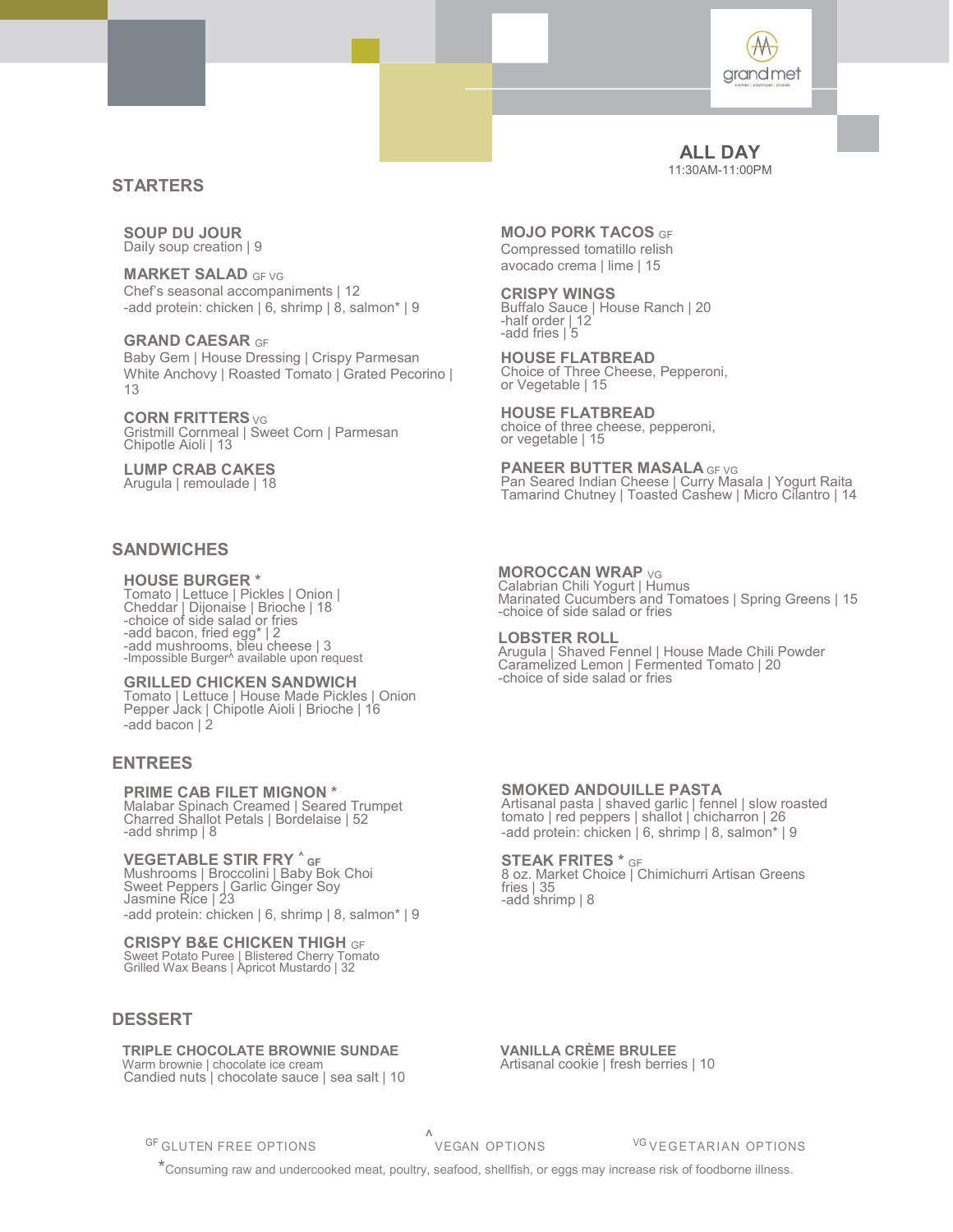# HAND CRAFTED COCKTAILS

## BAR MENU



MONTE CARLO Bulleit Rye | Benedictine | Lilet | House Lemon-Pineapple syrup | 17



GIN 'N' PEPPER Beefeaters | Orange Liquor | Lime | House Lemon-Pineapple Syrup | Black Pepper | 16



BUBBLY RAZBERRI Grey Goose | Chambord | Club Soda | 18



PINK GRANITE MARGARITA Hornitos Tequila | Grand Marnier | Lime | Grenadine | 17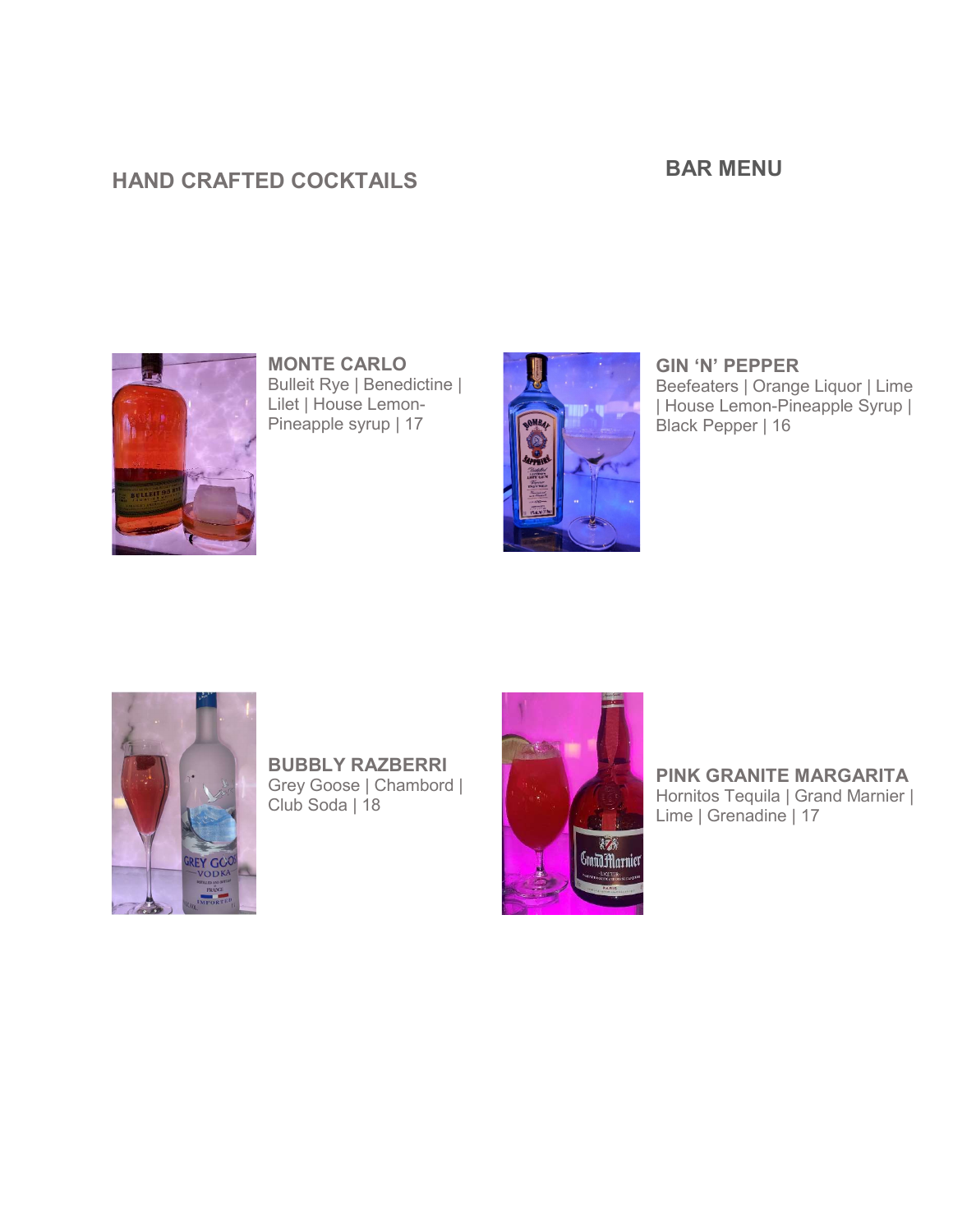

# BOTTLE & DRAUGHT BEER

# BOTTLE | 8

 Bud Light Budweiser Miller Lite Michelob Ultra Coors Light Heineken Corona | Corona Light

Sam Adams Boston Lager Bass Ale Shiner Bock Dos Equis Blue Moon Sapporo

## CRAFT BOTTLE | 9

 Stone IPA Temptress Milk Stout

## BELGUIM STYLE | 16 Unibroue "La Fin Du Monde"

# DRAUGHT | 9

Rahr's Blonde Lager Shannon Tejas Light TAP Fire Ant Funeral Modelo Especial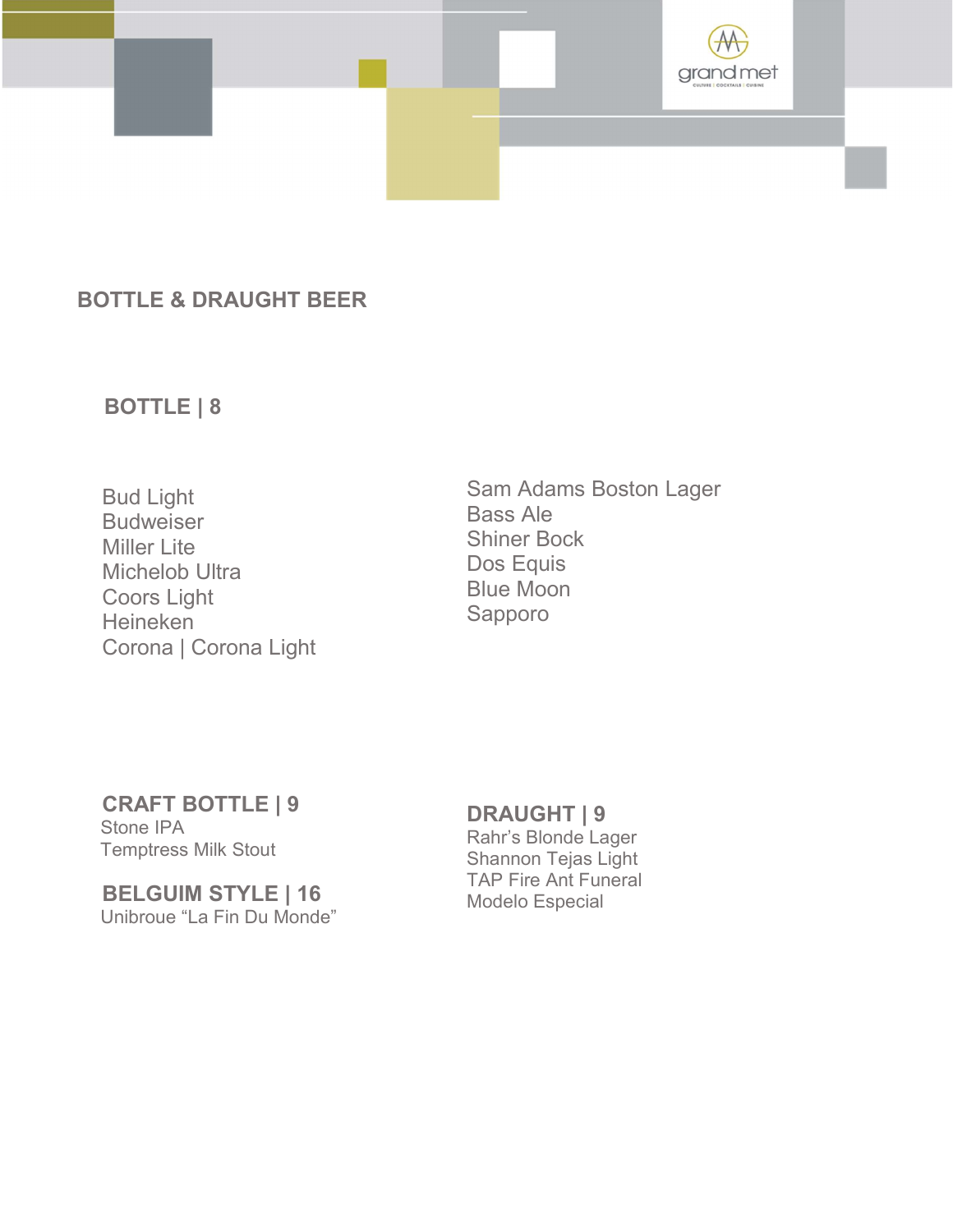

# WINE LIST

| <b>SPARKLING</b>                                                                                                                                                                                                                       | 6OZ.                        | 90Z.                 | <b>BTL</b>                             |
|----------------------------------------------------------------------------------------------------------------------------------------------------------------------------------------------------------------------------------------|-----------------------------|----------------------|----------------------------------------|
| Bervini, Prosecco<br><b>Besserat Champagne</b>                                                                                                                                                                                         | 14<br>24                    |                      | 45<br>85                               |
| <b>CHARDONNAY</b><br><b>Sterling Chardonnay</b><br><b>Bravium Russian River Chardonnay</b><br><b>Black Stallion Chardonnay</b>                                                                                                         | 12<br>17                    | 17<br>25             | 44<br>69<br>63                         |
| <b>PINOT GRIGIO</b><br><b>Sterling Pinot Grigio</b><br>The Seeker Pinot Grigio                                                                                                                                                         | 12 <sup>°</sup><br>13       | 17<br>19             | 44<br>52                               |
| <b>OTHER WHITE</b><br>Murphy Goode Sauvignon Blanc<br>Kim Crawford Sauvignon Blanc<br><b>Seeker Riesling</b><br><b>DAOU Rosé Paso Robles</b><br>Caymus Conundrum White Blend<br><b>St Supery Moscato</b>                               | 13<br>15<br>14<br>15        | 19<br>22<br>19<br>22 | 52<br>65<br>52<br>60<br>63<br>63       |
| <b>CABERNET</b><br><b>Sterling Vintners Cabernet</b><br><b>Liberty School Reserve Cabernet</b><br><b>Honig Cabernet</b><br><b>Unshackled Cabernet Blend</b>                                                                            | 12<br>15<br>22              | 17<br>22<br>32       | 44<br>63<br>94<br>76                   |
| <b>PINOT NOIR</b><br><b>Sterling Vintners Pinot Noir</b><br>Meiomi Pinot Noir<br>Au Bon Climat Santa Barbara Pinot Noir<br><b>Erath Pinot Noir</b>                                                                                     | 12 <sup>°</sup><br>17<br>18 | 17<br>25<br>26       | 44<br>69<br>74<br>63                   |
| <b>OTHER RED</b><br><b>Sterling Vintners Merlot</b><br>Caymus Conundrum Red Blend<br>Mollydooker The Boxer Shiraz<br><b>Caymus Red Schooner Malbec</b><br><b>Austin Hope Troublemaker</b><br>Napa Cellars Merlot<br>Seghesio Zinfandel | 12<br>17<br>17<br>18        | 17<br>25<br>25<br>26 | 44<br>69<br>69<br>74<br>63<br>70<br>74 |